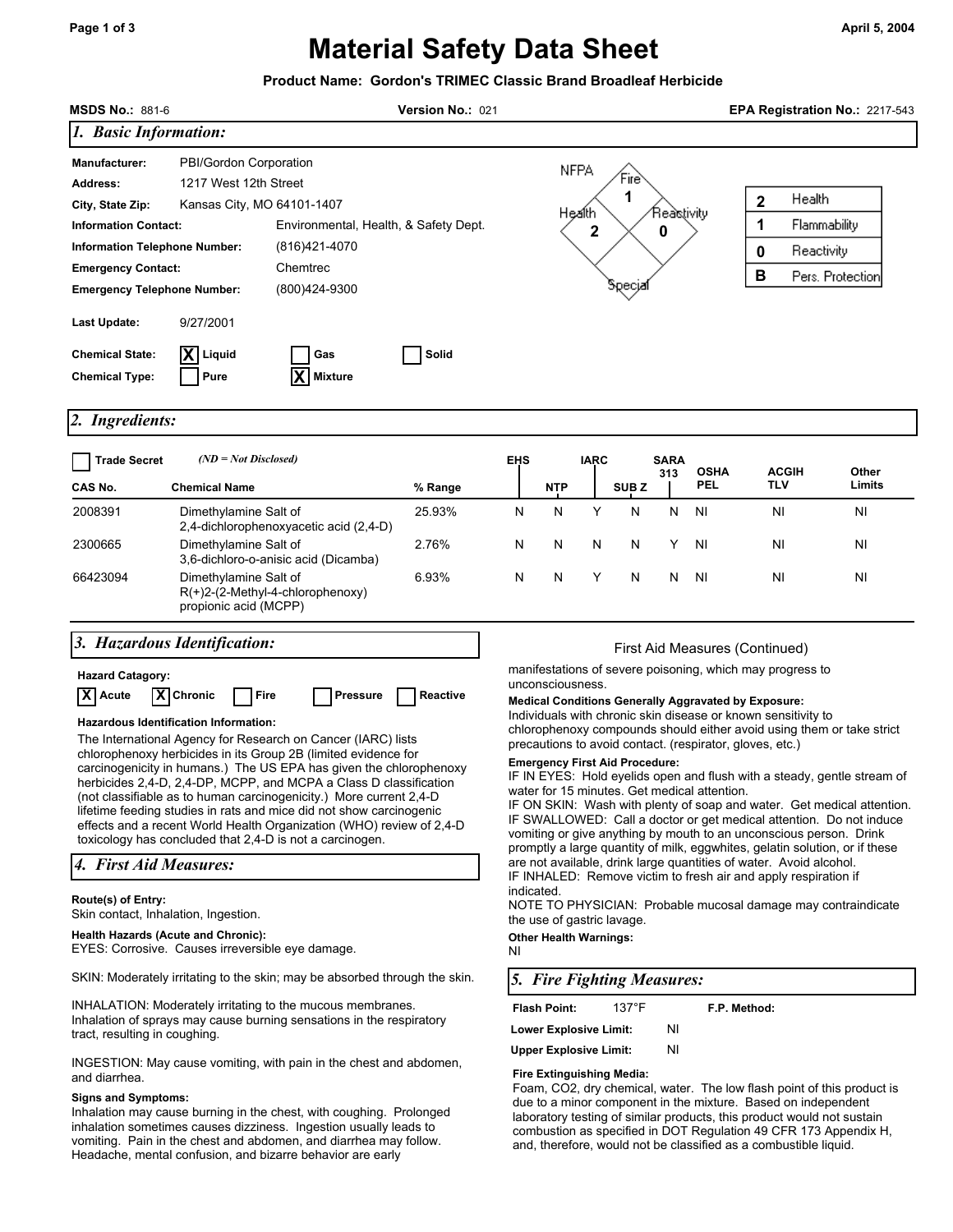# **Page 2 of 3 April 5, 2004 Material Safety Data Sheet**

# **Product Name: Gordon's TRIMEC Classic Brand Broadleaf Herbicide**

**MSDS No.:** 881-6 **Version No.:** 021 **EPA Registration No.:** 2217-543

#### Fire Fighting Measures (Continued)

#### **Special Fire Fighting Procedures:**

Wear positive-pressure breathing apparatus and full protective clothing. Fight fire from maximum distance. Stay up-wind and out of low areas.

#### **Unusual Fire and Explosion:**

This product does not ignite readily, but may burn at a very high temperature. The fire may produce irritating or poisonous gases. Runoff from fire control area or dilution water may cause pollution. If surface water is contaminated, contact local authorities.

## *6. Accidental Release Measures:*

#### **Steps to be Taken in Case Material is Released or Spilled:**

See Section 8 for Personal Protective Equipment. Do not touch spilled material. Contain and absorb spilled material on Dri-Rite, sand or other non-combustible absorbent. Collect into drums; cover and label for disposal. Flush area with water if possible.

## *7. Handling and Storage:*

#### **Precautions to be Taken:**

Do not contaminate water, food, or feed by storage or disposal. STORAGE: Store in original container in a locked storage area. Keep from freezing.

#### **Other Precautions:**

Engineering Control Statements:

Containers over 1 gallon and less than 5 gallons: Persons engaged in open pouring of this product must also wear coveralls or a chemical resistant apron.

Containers of 5 gallons or more: Do not open-pour product from this container. A mechanical system (such as a probe and pump or spigot) must be used for transferring the contents of this container. If the contents of a non-refillable pesticide container are emptied, the probe must be rinsed before removal.

# *8. Exposure Controls/Personal Protection:*

#### **Ventilation Requirements:**

Good local ventilation is recommended; mechanical ventilation may be used if exposure limits may be exceeded.

#### **Personal Protective Equipment:**

#### Clothing Requirement Statement:

When mixing, loading, or applying this product, wear long-sleeved shirt, long pants, socks, shoes, chemical-resistant gloves and eye protection. It is recommended that safety glasses include front, brow, and temple protection.

#### Personal Hygiene Statement:

After using this product, rinse gloves before removing, remove clothing and launder

separately before reuse, and promptly and thoroughly wash hands and exposed skin with soap and water. Remove saturated clothing as soon as possible and shower.

PROTECTIVE CLOTHING: Wear long sleeves and pants; chemical-resistant gloves and shoes with socks.

EYE PROTECTION: Safety glasses with side shields or safety goggles.

RESPIRATORY PROTECTION: If exposure limits may be exceeded, wear a dust/mist filtering respirator (MSHA/NIOSH approval number prefix TC-21C), or a NIOSH approved respirator with any N, R, P or HE filter. *13. Disposal Considerations:*

*9. Physical and Chemical Properties:* 

**Boiling Point:** 212 °F **Melting Point:** NI

**Evaporation Rate (Butyl Acetate = 1) :** <1

**Vapor Pressure (mm Hg.):** <17 (20 C)

**Vapor Density (Air = 1):** >1

**Specific Gravity (H20 = 1):** 1.11700

**Solubility in Water:** Infinite

**Appearance and Odor:** Brown liquid with an amine-type odo

#### **Other Information:**

 $nH = 7.5-8.5$ Density = 9.30 pounds/gallon Freezing point <35°F Percent volatile by volume 62%

## *10. Stability and Reactivity:*

**Stability:**  Stable.

**Incompatibility (Materials to Avoid):** 

Do not mix with acidic materials, as this will ruin the product.

#### **Decomposition/By-Products:**

May produce gases such as HCl, organo chlorides, nitrogen oxides, and carbon monoxide when burning.

#### **Hazardous Polymerization:**

Will not occur.

*11. Toxicological Information:* 

Acute dermal LD50 >2010 mg/kg (rabbit)

Oral LD50 >2240 mg/kg (male rats) and >1550 mg/kg (female rats).

# *12. Ecological Information:*

ENVIRONMENTAL HAZARDS:

This product is toxic to aquatic invertebrates. Drift or runoff may adversely affect aquatic invertebrates and nontarget plants. For terrestrial uses, do not apply directly to water, or to areas where surface water is present, or to intertidal areas below the mean high water mark. Do not contaminate water when disposing of equipment washwater. Do not contaminate domestic or irrigation waters. Do not apply when weather conditions favor drift from target area.

When cleaning equipment, do not pour the washwater on the ground; spray or drain over a large area away from wells and other water sources.

Most cases of groundwater contamination involving phenoxy herbicides such as 2,4-D and MCPP have been associated with mixing/loading and disposal sites. Caution should be exercised when handling 2,4-D and MCPP pesticides at such sites to prevent contamination of groundwater supplies. Use of closed systems for mixing or transferring this pesticide will reduce the probability of spills. Placement of the mixing/loading equipment on an impervious pad to contain spills will help prevent groundwater contamination.